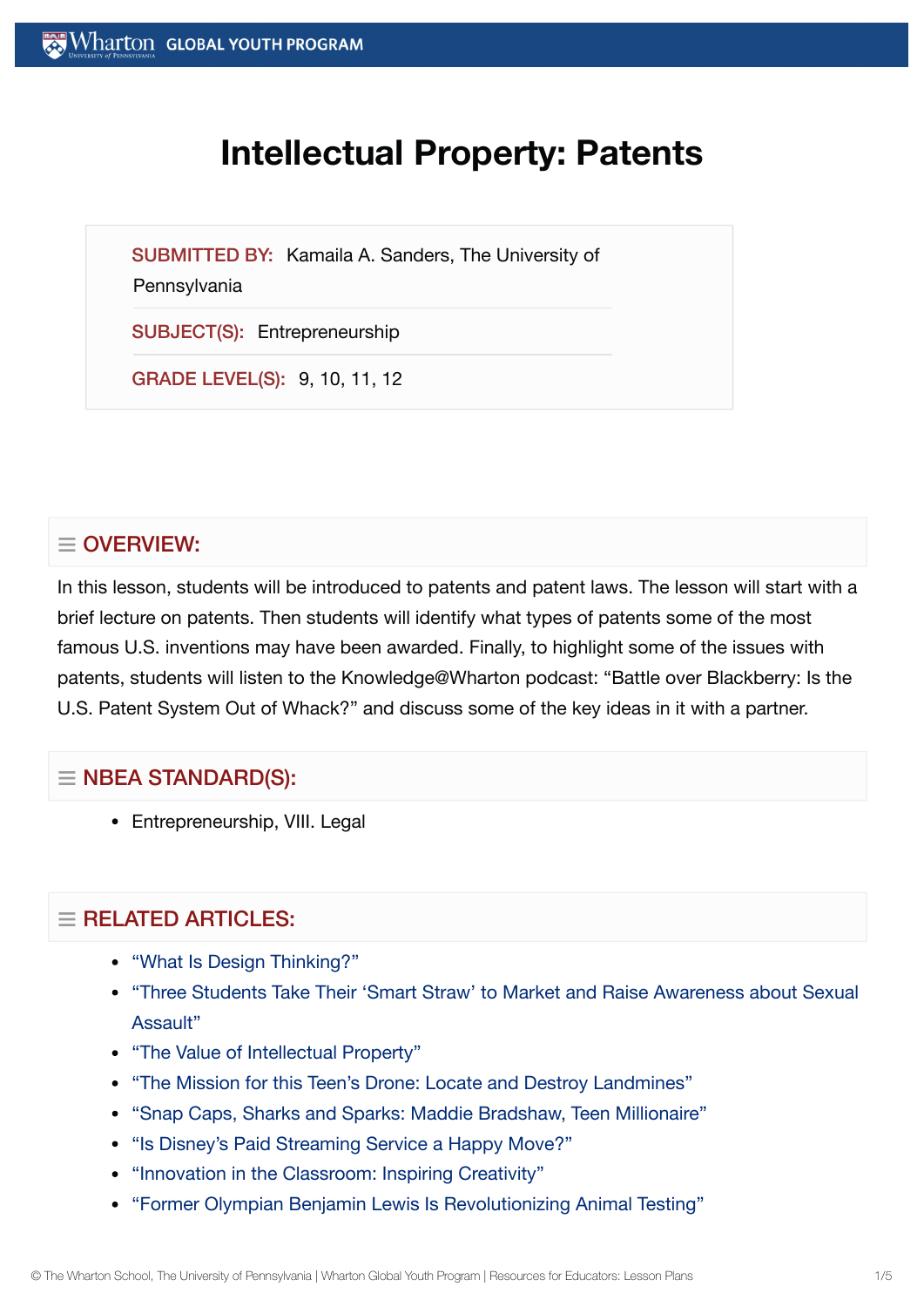# Wharton GLOBAL YOUTH PROGRAM

- "Designer Christian Louboutin Goes to Court to Protect [His Precious Red](https://globalyouth.wharton.upenn.edu/articles/designer-christian-louboutin-goes-court-protect-precious-red-soles/) Soles"
- "Career Spotlight: Scientist Charu Chaudhry on Life in a Big [Biopharmaceutical](https://globalyouth.wharton.upenn.edu/articles/career-spotlight-scientist-charu-chaudhry-on-life-in-a-big-biopharmaceutical-lab/) Lab"
- "Career Insight: Jack Abraham on Changing the World through [Technological](https://globalyouth.wharton.upenn.edu/articles/jack-abraham-on-technological-innovation/) Innovation"
- "5 [Truths About](https://globalyouth.wharton.upenn.edu/articles/5-truths-sharing-economy/) the Sharing Economy"

**Common Core Standard(s):** Key Ideas and details, vocabulary acquisition and use, technology and digital media.

**Objectives/Purposes:** In this lesson students will receive an introduction to patents and patent laws.

#### **Knowledge@Wharton Article:**

"Battle over [Blackberry:](http://knowledge.wharton.upenn.edu/article.cfm?articleid=1400) Is the U.S. Patent System Out of Whack?" (podcast)

#### **Other Resources/Materials:**

Slideshow of famous patented inventions

## **Activity:**

1. *(10 mins)* Begin this lesson by explaining the concept of a patent.

#### **Patents**

A patent for an invention is the grant of a property right to an inventor, which is issued by the appropriate public office (in U.S. it is USPTO). The rights conferred by a patent grant include the right to exclude others from making, using, offering for sale or selling the invention or importing the invention.

- There are three types of patents you may be granted:
	- **Utility patents** may be granted to anyone who invents or discovers any new and useful process, machine, article of manufacture, or composition of matter, or any new and useful improvement thereof.
	- **Design patents** may be granted to anyone who invents a new, original, and ornamental design for an article of manufacture.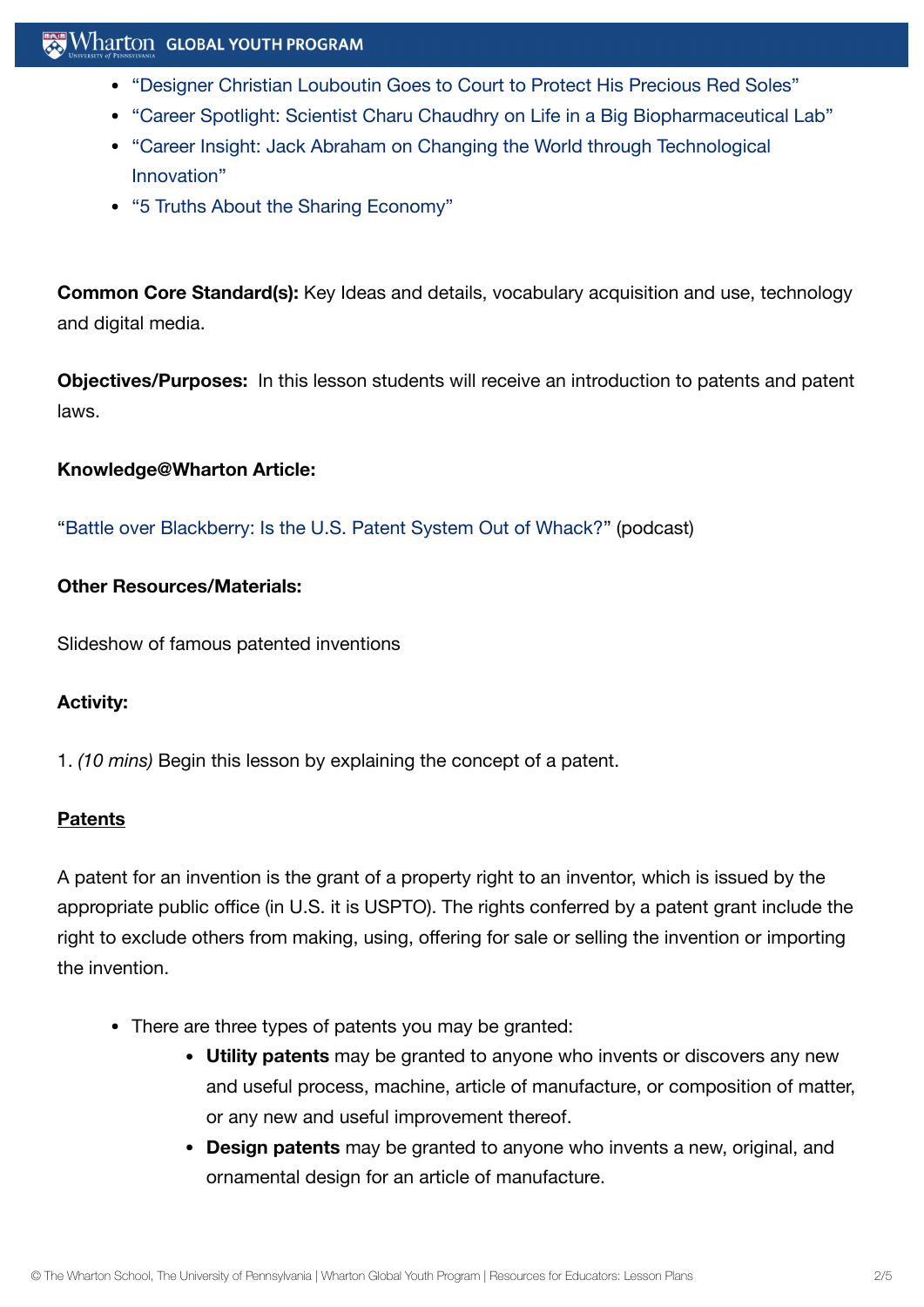## $\mathbb{R}^n$  Wharton Global Youth Program

**Plant patents** may be granted to anyone who invents or discovers and asexually reproduces any distinct and new variety of plant.

2. *(10 mins)* Show a PowerPoint slideshow that highlights famous patented inventions in your country. For each patented invention shown, have students guess what type of patent the product was awarded (utility, design, plant). Some examples you may want to include in your PowerPoint are:

- Statue of Liberty, Augusta Barthodi, 1885
- Telegraph, Alexander Graham Bell, 1876
- Electric Lamp, Thomas Edison
- Gas Motor Engine, James Otto, 1887
- Monopoly, Lizze J. Maggie, 1904
- Razor, King C. Gillete, 1904
- Divers Suit, Harry Houdini
- Traffic Signal, Garret A. Morgan, 1922
- Television System, Philo Farnsworth
- Refrigeration, Albert Einstein
- Pseudo Random Point Sampling (Techniques in Computer Graphics),

## Pixar Animation Studios

- Safety Pin, Walter Hunt, 1849
- Radio, Marconi Guglielmo
- Slinky, Richard T. James
- Lego, Godtfred Kirk Christiansen, 1961
- Barbie, John W. Ryan, 1961
- Etch-a-sketch, A. Grandjeon, 1962
- GI Joe, Samuel F. Speers, Hubert P. OConner, 1966

3. *(25 mins)* Have students listen to the podcast: "Battle over Blackberry: Is the U.S. Patent System Out of Whack?" Then have them write down the answers to the following questions on a sheet of paper:

• What is a patent troll?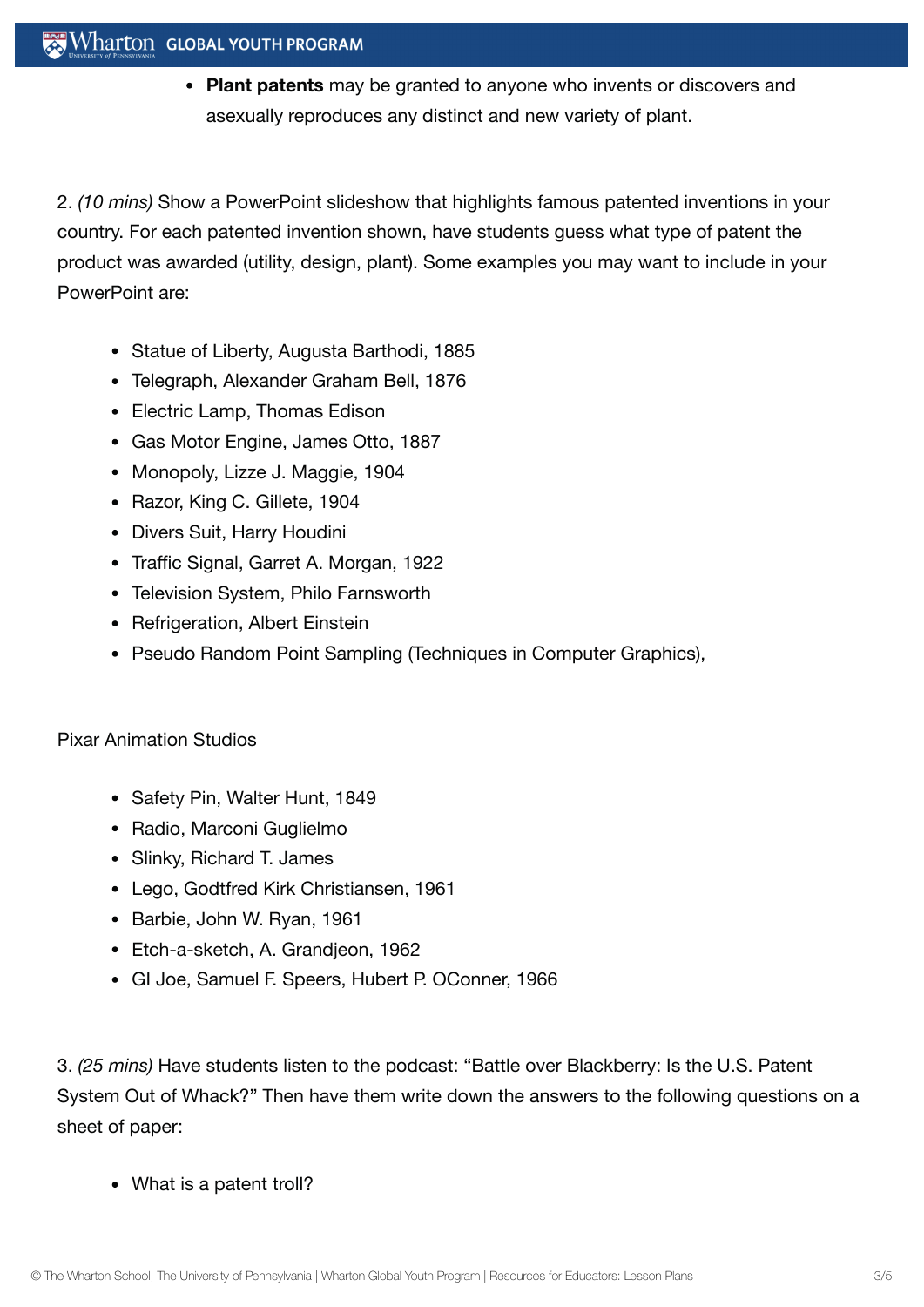# Wharton GLOBAL YOUTH PROGRAM

- A patent troll is a slang term for a company, or individual, that acquires vague or overly broad patents, and then waits for an invention to emerge that may infringe on these patents. From there, a lawsuit is launched. The game is to demand dollars in proportion to the strength of a potential lawsuit.
- In what ways is a patent troll one of the main problems with the current patent system?
	- The patent troll issue is one of the main problems with the current system. "Regardless of the merits of the NTP-RIM case, we are all now very aware of the power of a patent even in the hands of someone who never intended to do anything with it except wait for someone to make it operational and then sue."
- Explain this quote: "One person's troll is another person's freedom fighter."
- Why is it complicated to fix problems like patent trolls?
	- Beyond the obvious needs of the patent office for more examiners, more specialized skills and greater access to public knowledge, fixing problems like patent trolls and murky lawsuits gets increasingly more complicated. "Some bad patents are being granted, and some companies are taking advantage of legal uncertainty to essentially impose a tax on innovation by threatening patent litigation. Yet not all companies that seek to enforce patents — even those that acquire the patents from the original inventors — are 'patent trolls.' Patents mean different things in different industries. For example, pharmaceutical and semiconductor companies use patents in radically different ways, even though both depend on them."
- Why were patents originally developed?
	- "Patents were originally developed to make information more broadly available and to spur development."
- Do patents hinder innovation?
	- It takes many years or even decades to develop, test and bring to market medicinal drugs, which can then be easily cloned by other companies. Patent protection gives pharmaceutical companies the incentive to develop new drugs, which is a good thing.